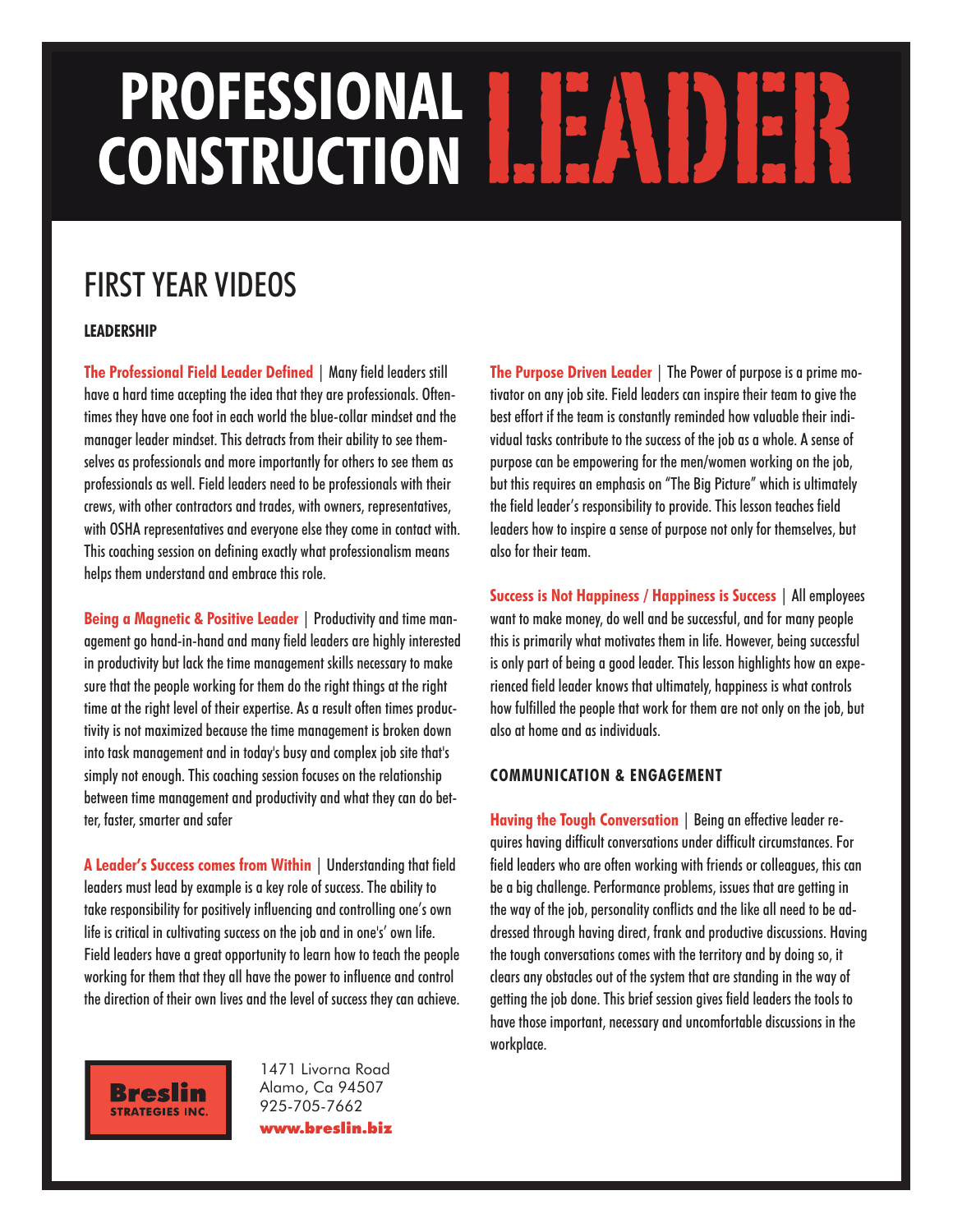## **PROFESSIONAL LEADER**<br> **CONSTRUCTION**

**Full Attention Builds Respect** | Field leaders often do well at giving direction and motivating the team but often struggle with listening. It is easy to become impatient, distracted and check out on the conversation. Field leaders will learn the value of listening with full attention & re-

maining fully engaged when having a conversation with anyone that they come into contact with on the job site. These practices ensure that the people field leaders communicate with know that what is being said to them is important to them.

**Full Comprehension**  $=$  **Zero Rework**  $\vert$  Field leaders need to be sure that when delegating tasks, the employees they are speaking with are fully comprehending what the expectation is .Poor communication and mixed messages are the primary reason for rework, which is considerably more expensive than the job being done correctly the first time around. This lesson will highlight & teach why it is the field leader's responsibility to make sure that employees not only hear what is being said, but are also understanding and comprehending what the task involved and what the overall expectation is so that the job gets done without the need for rework in the future.

#### **SAFETY**

**Safety with the New Guy** | This focuses on the necessity of spending extra time with new employees who are more prone to accidents and incidents on the job site. Field leaders will learn how to provide the extra help that their newer team members that they need to stay safe on the job.

**Safety Buy-In & Beliefs** | Safety is not just about the rules and the policies more importantly it is about the buy-in and belief systems that the employees bring to the safety mindset. Leaders need to bring this mindset out in every employee on a consistent basis for all issues large and small. Buy-in and a commitment to the company, to the team and to one another is the critical component set for success and safety in the field, this session shows them how.

**How to run a Great Safety Meeting** | Field leaders have to run more than 50 field tailgate meetings a year. The way that they do it is going to make a difference on their audience's participation, buy-in and comprehension. Therefore, most field leaders can use some help keeping it fresh, interesting and possibly humorous. This doesn't take away from the deadly serious business of safety at the job site but if a field leader does not bring enthusiasm, interaction and great facilitation to his safety meetings then everyone is coming up short especially the company. This provides some quick tips on how to make a safety meeting more than an obligation





#### **MOTIVATION & EMPOWERMENT**

**Productivity & Time Management** | Productivity and time management go hand-in-hand and many field leaders are highly interested in productivity but lack the time management skills necessary to make sure that the people working for them do the right things at the right time at the right level of their expertise. As a result often times productivity is not maximized because the time management is broken down into task management and in today's busy and complex job site that's simply not enough. This coaching session focuses on the relationship between time management and productivity and what they can do better, faster, smarter and safer

**Focus** on the top of the pyramid | Field leaders can maximize their efforts & by doing so, also maximize the results they get from their team. This lesson focuses on how field leaders can define what their best skills are while also inspiring their team to do the same as well.

THE POWER OF TRUST ON PERFORMANCE | Trust is one of the most underestimated & powerful means a field leader can use to connect with their team. This lesson focuses on how field leaders can cultivate a genuine relationship of trust between themselves and their employees to make for a more efficient job site.

**Empowerment**  $+$  **Accountability**  $=$  **Results**  $|$  It is up to the field leaders to empower their team members to do the best work they can and then also not only hold them accountable when things go wrong, but also offer and give praise where recognition is due. This lesson focuses on how field leaders can stop delegating and start empowering their team to be more productive and have a deeper drive to contribute the best work to the job.

#### **LEARNING FROM FAILURE**

**Don't Forget The People (G version available)** | This lesson highlights the importance of field leaders remaining accessible to those they work with & who work for them instead of spending too much time focusing on the bottom line. Field leaders will learn how to cultivate meaningful relationships with their crew for maximum productivity.